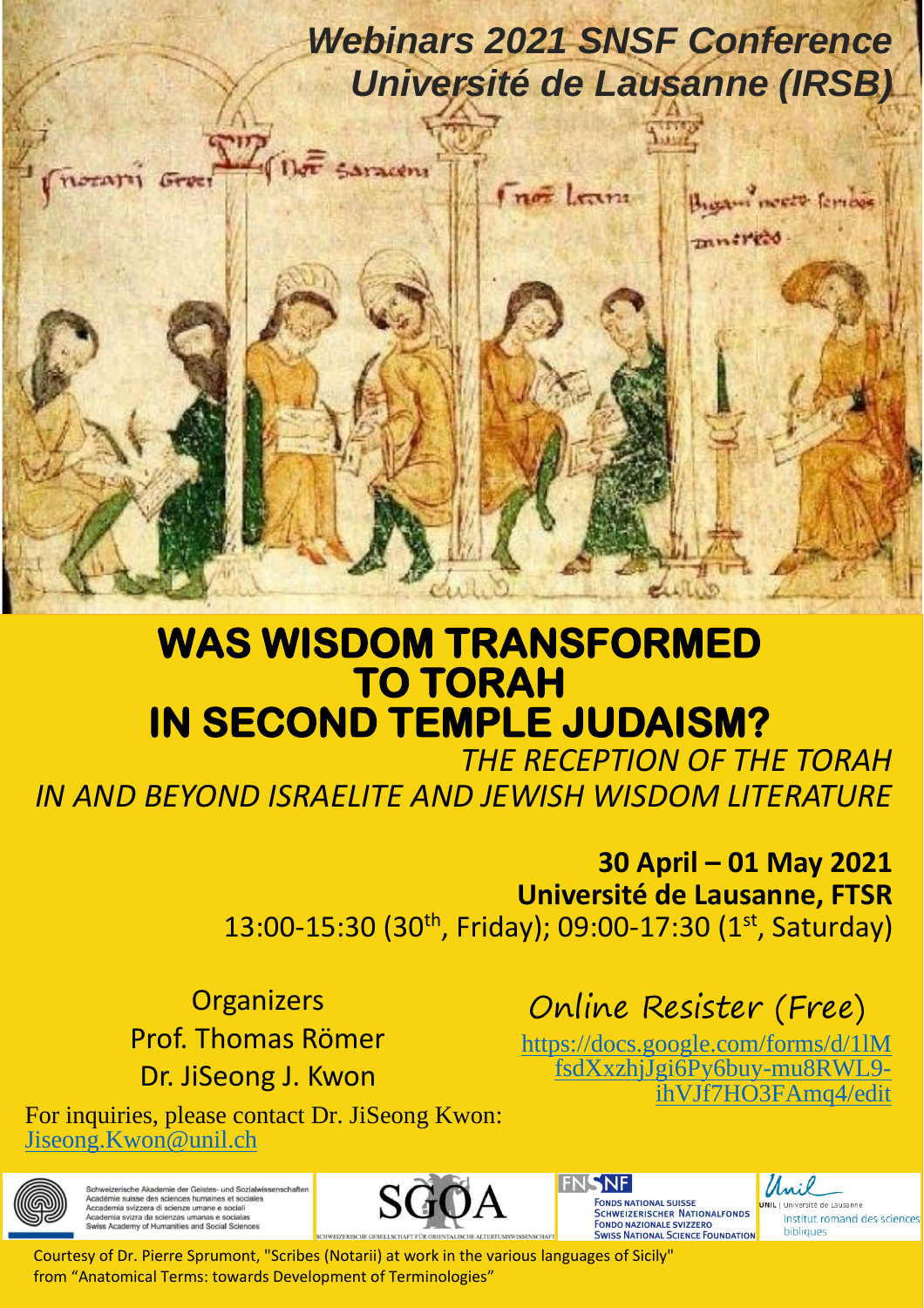

*[Webinars] 2021 SNSF Conference Université de Lausanne (IRSB)*

## **Was Wisdom Transformed to the Torah in Second Temple Judaism?**

The Reception of the Torah in and beyond Israelite and Jewish Wisdom Literature

#### Information

- ▪Date: 30 April 01 May 2021 (Friday–Saturday)
- Time: 13h00 (30 April)–17h30 (01 May)
- ▪This conference will be held by Webinar (ZOOM).

#### Online Registration (for General Participants)

- ▪There is no registration fee for this conference.
- **Except for invited presenters, participants should write and submit the on-line registration** form:

## [https://docs.google.com/forms/d/1lMfsdXxzhjJgi6Py6buy-mu8RWL9](https://docs.google.com/forms/d/1lMfsdXxzhjJgi6Py6buy-mu8RWL9-ihVJf7HO3FAmq4/edit) [ihVJf7HO3FAmq4/edit](https://docs.google.com/forms/d/1lMfsdXxzhjJgi6Py6buy-mu8RWL9-ihVJf7HO3FAmq4/edit)

▪For conference webinar (ZOOM) access code and password will be sent to each person after confirming the registration form.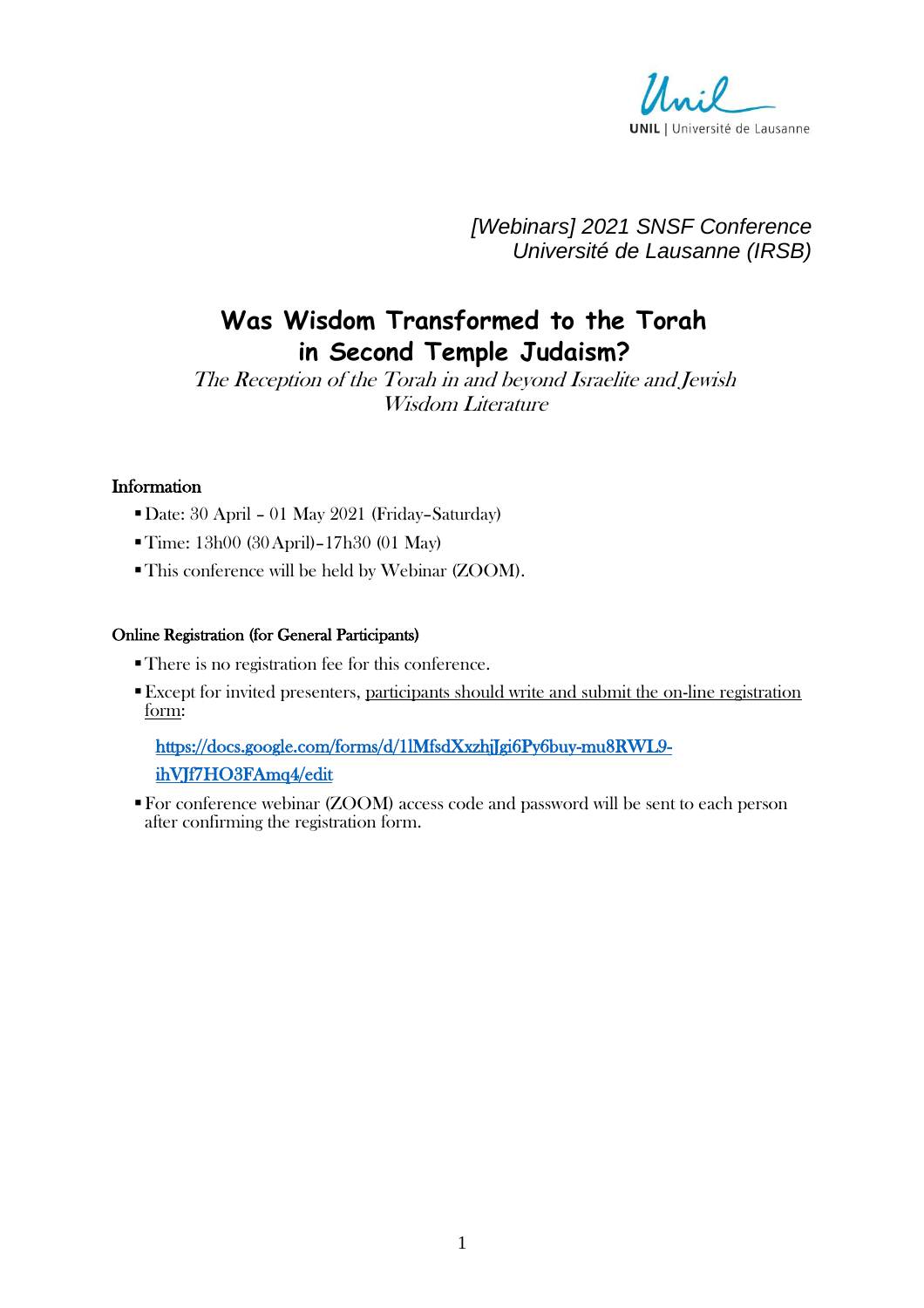#### Program Description

Research on the association between "Wisdom" and "Torah" has been undertaken by scholars who study the reception history of the Torah in the Second Temple wisdom texts inside and outside the Hebrew Bible. Scholars (Von Rad, Hengel, Schnabel, Sheppard, Blenkinsopp, Collins, Sanders, etc) have debated over the identification of Wisdom as Torah in the Second Temple Judaism; whether Wisdom is torahised or Torah is sapientialised. Nonetheless, although the combination of priestly and non-priestly Pentateuchal sources already occurred in the Persian period, the Pentateuch, as a collection of Mosaic laws, might not gain authority until the Maccabean revolt (167 BCE), and Hellenistic wisdom texts such as Sirach and the Wisdom of Solomon did not seem to be dominated by the ideology of the Pentateuch in a canonical consciousness. Furthermore, while the term hokmah has been defined as having unified elements and historical contexts as a literary tradition, an increasing number of interpreters have doubted the existence of the cohesive Israelite/Jewish wisdom tradition that has been transmitted and composed by "sages"/"wise men". If the long-standing framework of "torahized" wisdom in Israel and early Judaism makes substantial misconceptions in understanding the nature of wisdom literature, it is necessary to re-examine and rethink assertions in terms of the transformation of Jewish wisdom texts from the Achaemenid period to the Hellenistic period. In order to challenge the conventional paradigm, we ask: "Was Israelite Wisdom finally transformed into and by the Mosaic Torah in the Hellenistic period?" This conference particularly focuses on how one can reformulate the model of Wisdom-Torah identification, confluence, or transformation in Jewish wisdom texts.

#### Specific Questions

- Is the notion/term of "torah" in biblical and non-biblical wisdom texts in the Second Temple period identified as the Mosaic Torah/the Pentateuch, or broad Jewish laws and their interpretation beyond the Mosaic Torah (esp. Sirach)?
- Is the supposition, that Wisdom was transformed and converted to Torah in the Second Temple Judaism, appropriate to the understanding of wisdom texts? Is "Wisdom" finally subjugated to a Torah-centred Judaism or ideology? If "yes", when and how did it happen? If "no", why did not it happen?
- Do authors of the biblical wisdom corpus (generally Proverbs/Job/Ecclesiastes), deuterocanonical wisdom literature (e.g., Sirach, the Wisdom of Solomon, Baruch, etc), Qumran wisdom texts (4Q525, 4Q184-5, 4Qinstruction, 4Q424, the Book of Mysteries), and other related texts refer to specific languages in the Mosaic Torah or simply share prevalent expressions and themes in Judaism as well as in the ancient Near Eastern literature?
- Can we find evidence of certain theological and ideological changes in the Persian and Hellenistic wisdom texts that scribal culture(s) in the corresponding period produced?
- Other secondary issues may be discussed; e.g., the notion of "authority", "authoritative", or "authorization" within Israelite/Jewish texts; the "canon-consciousness" in wisdom corpus.
- In terms of Israelite and Jewish wisdom texts as "dynamic modes of cultural discourse" in the relationship with the Mosaic discourse including Pentateuchal narrative, laws, and diverse interpretations, please refer to the workshop, "Wisdom and Torah as Dynamic Modes of Scribal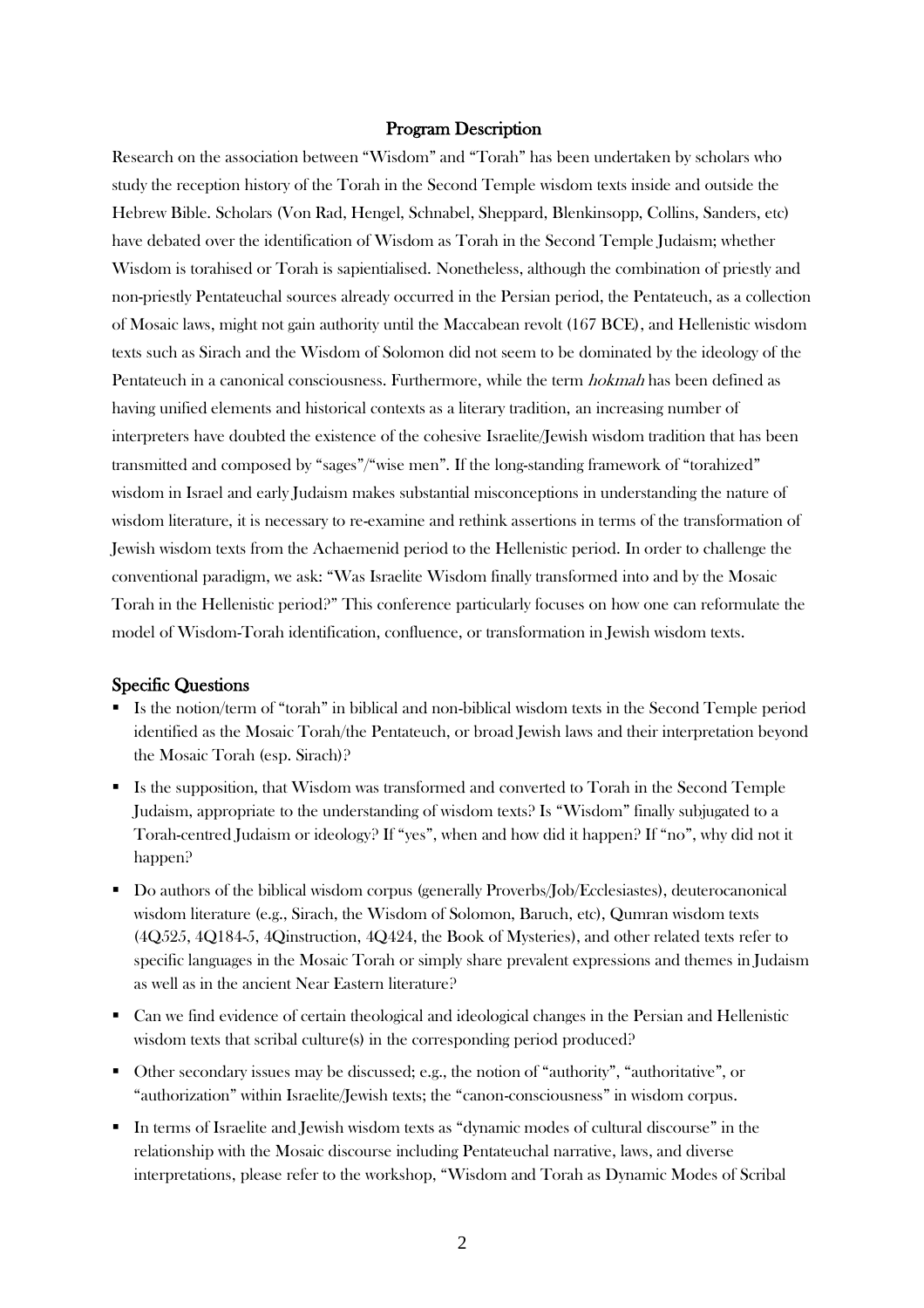#### Discourse in Israel and Early Judaism: Beyond Biblical Genres and Traditions" in 2019 EABS; [Press the LINK.](https://www.eabs.net/EABS/Research-Units/Research_Units/Workshops_2019/Wisdom_and_Torah_as_Dynamic_Modes_of_Scribal_Discourse_in_Israel_and_Early_Judaism_Beyond_Biblical.aspx)

#### Suggestions about Concepts and Assumptions as a Theoretical Challenge

#### Definitions of "Wisdom" and "Wisdom Tradition"

In the study of the mutual influence between "Torah" and "Wisdom", it would be significant to define the concept of "Wisdom". Though James Crenshaw made a great effort to define the term "wisdom", the use of the term hokmah, unfortunately, has still been misused. Further, one can identify the social setting behind wisdom literature—the majority of scholars have pointed to a wisdom school and a professional circle of sages, in particular, the possibility of a royal advisory group as its social location but theories about the professional group of "sages" and "wise men" either in religious institutions or in the national government in Jerusalem have been less persuasive. Nonetheless, for the sake of discussion in our scholarly debates, it might be useful to understand "wisdom" as a grouping of texts that display genealogical similarities (or family resemblances), for instance when speaking of ancestral and divine instructions for a successful life by observing human life and nature, or of authoritative teachings as shown in ancient instructional genres. Rather than adopting the theory of form-criticism which subscribes to a static and external taxonomy, it might be useful to denote the wisdom genre and tradition as dynamic and functional, not as restrictive.

The Status of "Torah" in the Second Temple Period and the Authority of the Pentateuch Before looking at textual links between Pentateuchal materials and wisdom texts, it is worthwhile to mention the category and the extent of the term "torah". As using the "confluence" model that Torah and Wisdom ultimately became one innovative in the Hellenistic period, scholars do not correctly identify the meaning of "torah" in its nature. Does תורה/מצוה in given texts mean the Pentateuch, the five books of Moses as a canonical division or is it in a narrow sense equal to Deuteronomy or to Deuteronomi(sti)c laws? Does it indicate cultic and ritual Torah in Priestly materials from Exodus, Leviticus, and Numbers? Otherwise, does it mean either the broad legal tradition and narratives in Pentateuch including Mosaic laws or all the commandments, moral rules, and ethics including authoritative and religious interpretations in Pentateuchal/Non-Pentateuchal materials in the Second Temple period? Otherwise, does it indicate no more than parental or divine "instruction", just as the proverbial instruction in Proverbs and Job?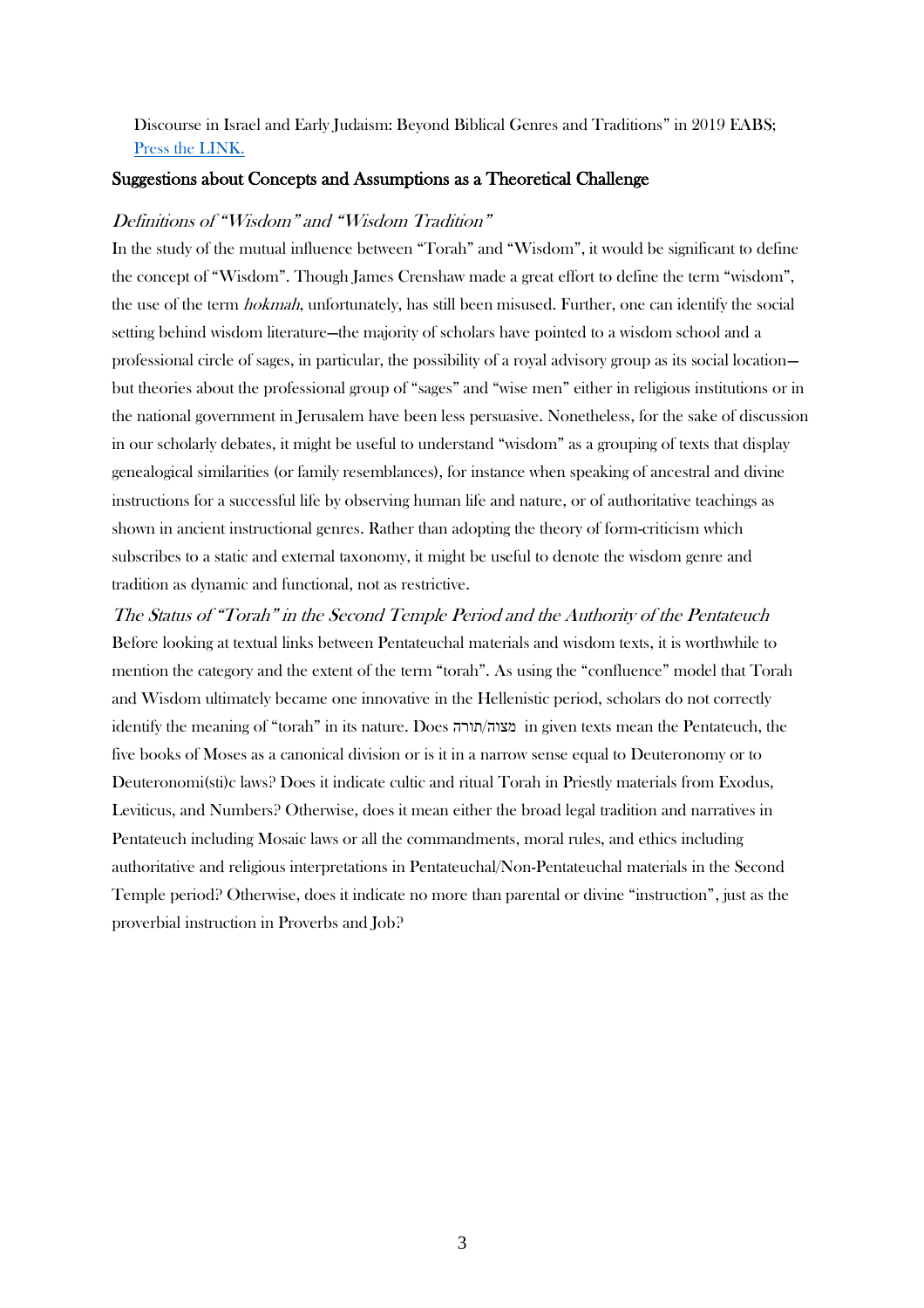#### Schedule/Timetable

## Friday, 30 April. Wisdom and Torah in the Hellenistic Jewish Writings (Introduction and 4 Presentations)

#### 13h00: ZOOM System Check-Up

13h10: Greetings and Address of Welcome: Thomas Römer 13h20: Introduction of Theme: JiSeong J. Kwon

| 13h40: | Pancratius C. Beentjes, Tilburg University, Netherlands         |
|--------|-----------------------------------------------------------------|
|        | Ben Sira and his grandson on torah. Similar or divergent views? |
| 14h30: | George Brooke, University of Manchester, UK                     |

Wisdom and Torah in the Hodayot and the Great Psalms Scroll: The Place of Prayer in Understanding Some Early Jewish Pedagogy

15h20-15h50: Short Break

| 15h50: | Luca Mazzinghi, Pontificia Università Gregoriana, Italy |
|--------|---------------------------------------------------------|
|        | Wisdom and Law in the Book of Wisdom                    |

16h40: Torleif Elgvin, NLA University College, Norway The Song of Songs between Torah, Creation, Celebration and Libertinism

17h30: End of the Friday session

#### Saturday, 01 May. Wisdom and Torah in the Biblical Writings (4 Presentations)

08h50: ZOOM System Check-Up 09h00: Thomas Römer (Université de Lausanne, Swiss) The Question of Wisdom Influence in the Composition of the Joseph **Narrative** 

09h50: Eckart Otto (Ludwig-Maximilians-Universität München, Germany) The Amalgamation of 'Wisdom' in the Post-Deuteronomistic Deuteronomy of the Persian and Hellenistic Period

10h40-11h00: Short Break